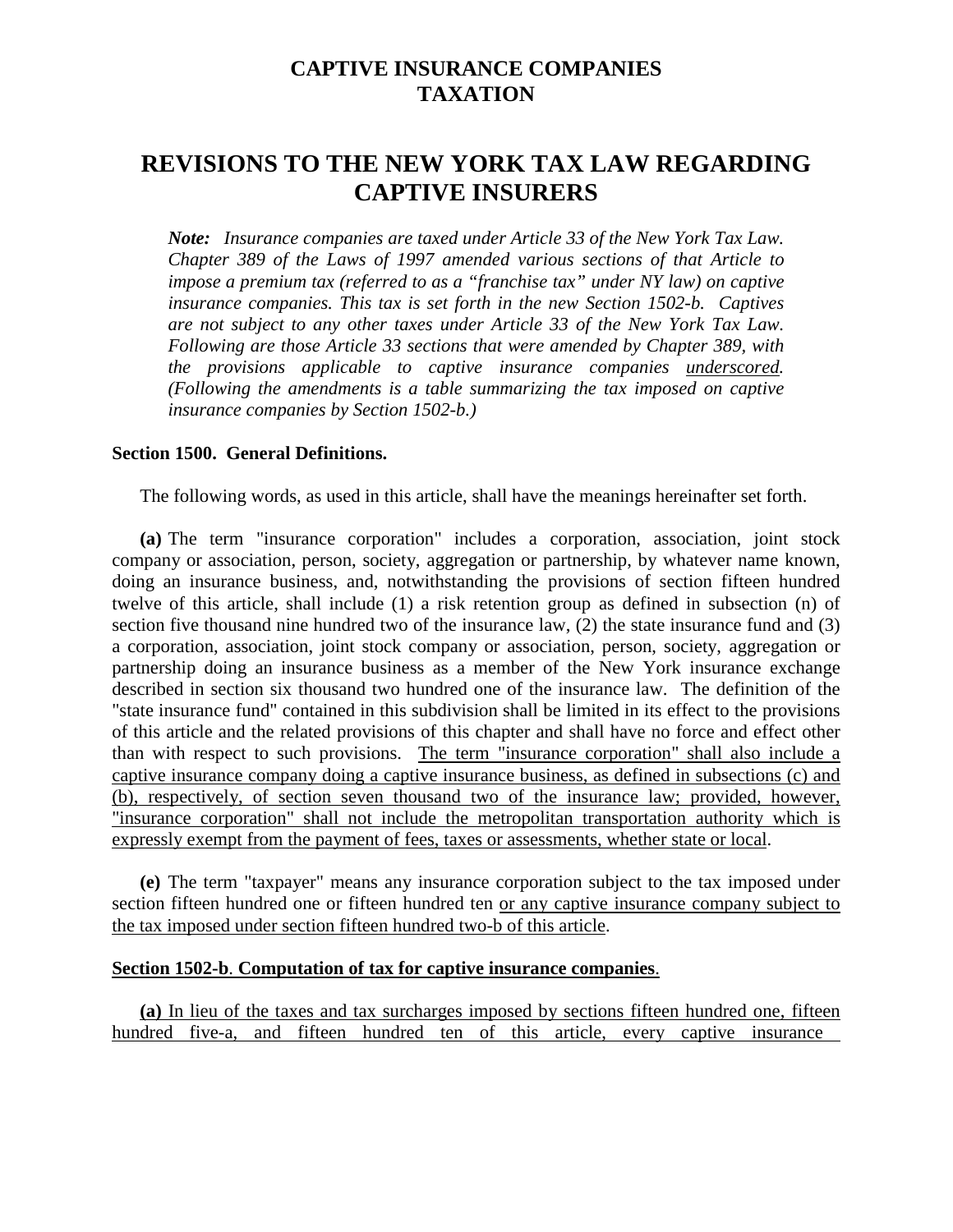privilege of exercising its corporate franchise, pay a tax on (1) all gross direct premiums, less on all or any part of the first twenty million dollars of premiums, three-tenths of one percent on first twenty million dollars of premiums, one hundred and fifty thousandths of one percent on all equal to the greater of (i) the sum of the tax imposed on gross direct premiums and the tax company licensed by the superintendent of insurance pursuant to the provisions of article seventy of the insurance law, other than the metropolitan transportation authority which is expressly exempt from the payment of fees, taxes or assessments whether state or local, shall, for the return premiums thereon, written on risks located or resident in this state and (2) all assumed reinsurance premiums, less return premiums thereon, written on risks located or resident in this state. The rate of the tax imposed on gross direct premiums shall be four-tenths of one percent all or any part of the second twenty million dollars of premiums, two-tenths of one percent on all or any part of the third twenty million dollars of premiums, and seventy-five thousandths of one percent on each dollar of premiums thereafter. The rate of the tax on assumed reinsurance premiums shall be two hundred twenty-five thousandths of one percent on all or any part of the or any part of the second twenty million dollars of premiums, fifty thousandths of one percent on all or any part of the third twenty million dollars of premiums and twenty-five thousandths of one percent on each dollar of premiums thereafter. The tax imposed by this section shall be imposed on assumed reinsurance premiums or (ii) five thousand dollars.

 **(b)** In determining the amount of gross direct premiums or assumed reinsurance premiums taxable in this state, all premiums written, procured or received in this state shall be deemed written on property or risks located or resident in this state except such premiums as are properly allocated or apportioned and reported as taxable premiums or which have been used as a measure of a tax of any other state or states.

 insurance provided, in the case of a pure captive insurance company, to its parents and affiliated reporting of premiums for the purpose of the tax imposed by this section shall be on a written **(c)** The definition of the term "premium" set forth in subdivision (c) of section fifteen hundred ten of this article shall apply to this section. In addition, "gross direct premium" shall be determined as provided in such subdivision (c). Provided, however, that the term "premium" shall also include any amount received by a captive insurance company as consideration for companies, and, in the case of a group captive insurance company, to the industrial insureds that comprise the industrial insured group. The terms "pure captive insurance company", "group captive insurance company", "industrial insureds" and "industrial insured group" shall have the same meanings as such terms have in section seven thousand two of the insurance law. The basis or on a paid-for basis consistent with the basis required by the annual statement filed with the superintendent of insurance pursuant to section seven thousand six of the insurance law.

 insurance corporations as set forth in subdivision (e) of section fifteen hundred ten of this article. **(d)** The superintendent of insurance shall have the same power, duty and responsibility to examine the returns of captive insurance companies as such superintendent has with respect to

**(e)** The credits set forth in section fifteen hundred eleven of this article shall not be allowed against the tax imposed by this section.